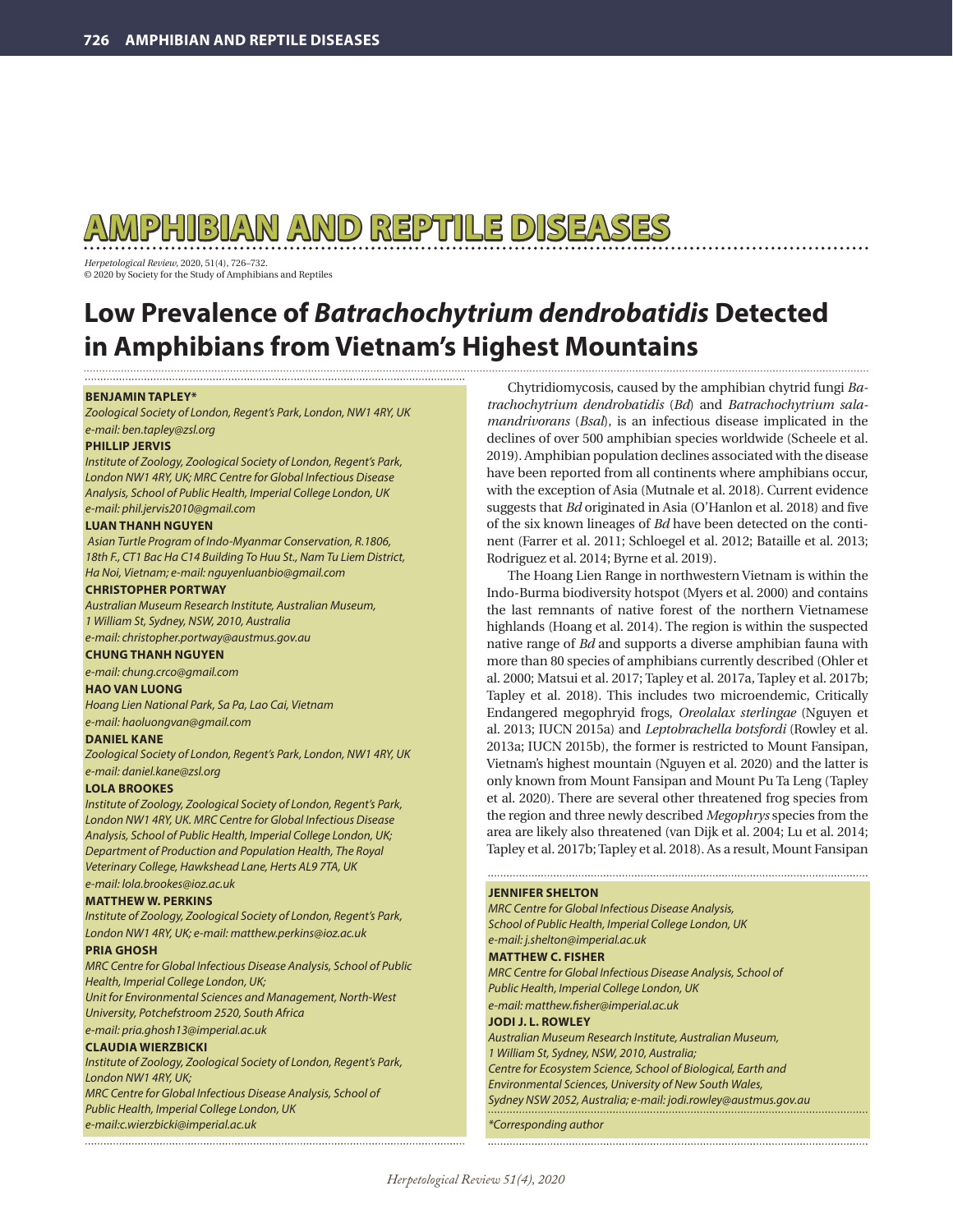Table 1. Full list of the 601 *Batrachochytrium dendrobatidis*-ITS qPCR results organized by sampling year and site from the Hoang Lien Range, Vietnam. Bold rows indicate surveys where *Batrachochytrium dendrobatidis* (*Bd*) was detected. Protocol numbers and all metadata (species, age class, location, site, date, and genomic equivalents) are available from doi:10.5061/dryad.cjsxksn3v. *Batrachochytrium salamandrivorans* (*Bsal*) sample sizes are also indicated; *Bsal* was not detected at any site.

| Year | Site number             | Site                                            | $Bd$ Prevalence | Bd Prevalence C.I. (95%) | Bsal sample size per site |
|------|-------------------------|-------------------------------------------------|-----------------|--------------------------|---------------------------|
| 2015 | $\,1$                   | 2800 m, Mt Fansipan<br>22.3146°N, 103.7657°E    | $0/15$          | $0\text{--}21\%$         | $\boldsymbol{0}$          |
| 2015 | $\overline{\mathbf{c}}$ | 2200 m, Mt Fansipan<br>22.3283°N, 103.7818°E    | 2/23            | $1 - 30\%$               | $\bf{0}$                  |
| 2015 | 3                       | 1900 m, Mt Fansipan<br>22.3507°N, 103.7714°E    | 0/13            | $0 - 25%$                | $\boldsymbol{0}$          |
| 2015 | 10                      | 1026 m, Ban Hoa<br>22.2586°N, 103.9643°E        | 0/1             | $0 - 98\%$               | $\boldsymbol{0}$          |
| 2016 | $\mathbf{1}$            | 2800 m, Mt Fansipan<br>22.3146°N, 103.7657°E    | 2/22            | $1 - 29\%$               | $\bf{0}$                  |
| 2016 | $\boldsymbol{9}$        | 1770 m, 8 km NW Sapa<br>22.3821°N, 103.7870°E   | 0/7             | $0 - 41\%$               | $\boldsymbol{0}$          |
| 2016 | $\,3$                   | 1900 m, Mt Fansipan<br>22.3507°N, 103.7714°E    | 0/4             | $0 - 60\%$               | $\boldsymbol{0}$          |
| 2016 | $\overline{4}$          | 1200 m, Mt Fansipan<br>22.3226°N, 103.8286°E    | 0/2             | $0 - 84\%$               | $\boldsymbol{0}$          |
| 2017 | $\,3$                   | 1900 m, Mt Fansipan<br>22.3507°N, 103.7714°E    | 0/45            | $0 - 8\%$                | $\boldsymbol{0}$          |
| 2017 | $\overline{4}$          | 1200 m, Mt Fansipan<br>22.3226°N, 103.8286°E    | 0/24            | $0 - 14%$                | $\boldsymbol{0}$          |
| 2017 | $\overline{c}$          | 2200 m, Mt Fansipan<br>22.3283°N, 103.7818°E    | 0/31            | $0 - 11\%$               | $\boldsymbol{0}$          |
| 2017 | $\overline{7}$          | 2800 m, Mt Ky Quan San<br>22.5005°N, 103.6040°E | 0/9             | $0 - 34\%$               | $\boldsymbol{0}$          |
| 2017 | $\,6\,$                 | 2100 m, Mt Ky Quan San<br>22.5061°N, 103.6152°E | 0/6             | $0 - 5\%$                | $\boldsymbol{0}$          |
| 2017 | $\mathbf{1}$            | 2600 m, Mt Fansipan<br>22.3146°N, 103.7657°E    | 0/33            | $0 - 11\%$               | $\mathbf{0}$              |
| 2018 | $\, 8$                  | 2000 m, Mt Pu Ta Leng<br>22.4325°N, 103.6300°E  | $0/17$          | $0 - 20\%$               | 17                        |
| 2018 | $\overline{c}$          | 2200 m, Mt Fansipan<br>22.3283°N, 103.7818°E    | 0/60            | $0 - 6\%$                | 43                        |
| 2018 | $\,3$                   | 1900 m, Mt Fansipan<br>22.3507°N, 103.7714°E    | $0/48$          | $0 - 7\%$                | 48                        |
| 2018 | $\overline{\mathbf{4}}$ | 1200 m, Mt Fansipan<br>22.3226°N, 103.8286°E    | 1/6             | $0 - 64\%$               | $6\phantom{.0}$           |
| 2018 | $\mathbf{1}$            | 2600 m, Mt Fansipan<br>22.3146°N, 103.7657°E    | 0/45            | $0 - 8\%$                | 35                        |
| 2018 | $\sqrt{5}$              | 2500 m, Mt Fansipan<br>22.2959°N, 103.8042°E    | $0/31\,$        | $0 - 11\%$               | 31                        |
| 2019 | $\bf{3}$                | 1900 m, Mt Fansipan<br>22.3507°N, 103.7714°E    | 1/52            | $0 - 10\%$               | $\bf{0}$                  |
| 2019 | $\overline{c}$          | 2200 m, Mt Fansipan<br>22.3283°N, 103.7818°E    | 0/44            | $0 - 8\%$                | $\boldsymbol{0}$          |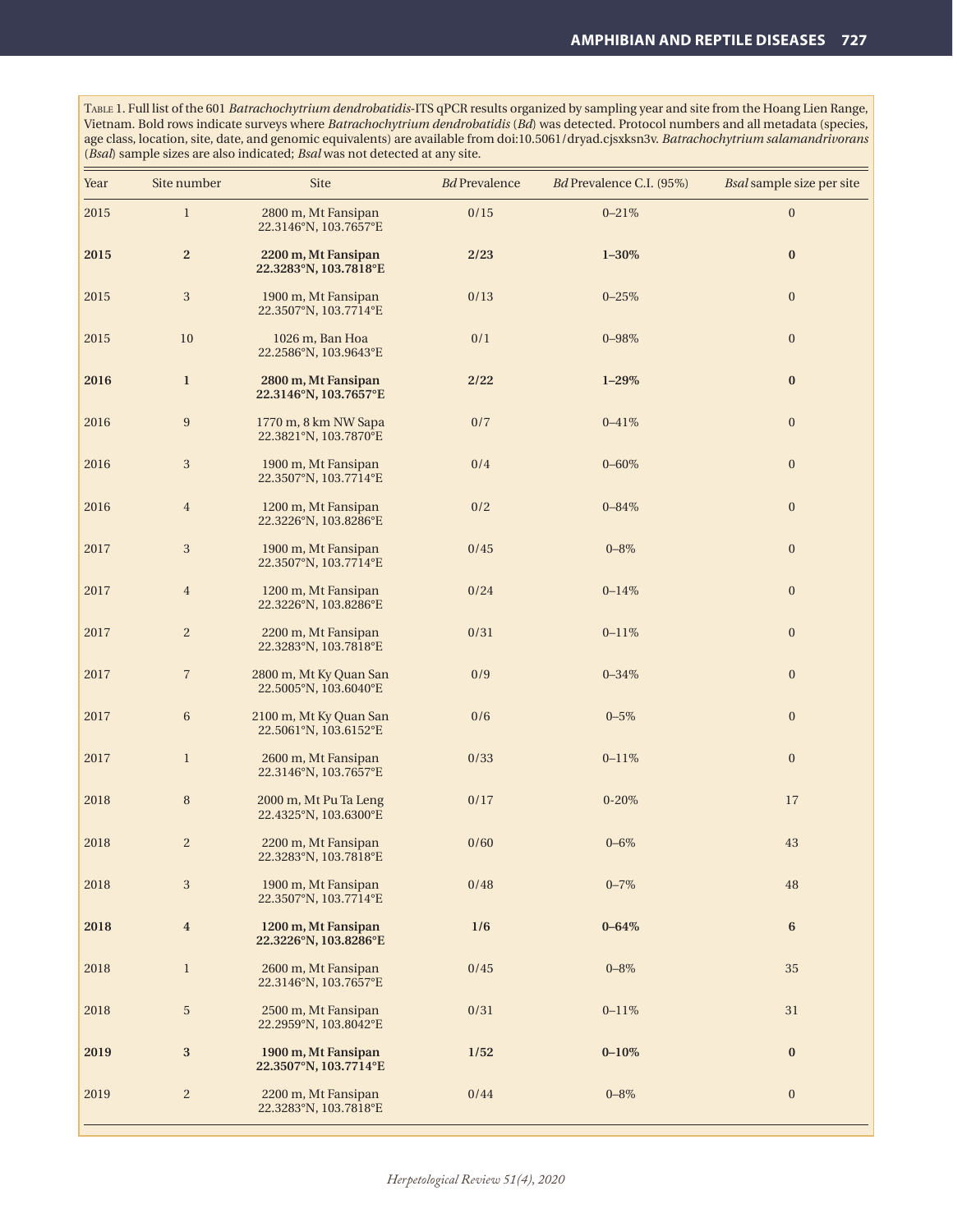|      | TABLE 1. Continued. |                                              |                      |                                 |                                  |
|------|---------------------|----------------------------------------------|----------------------|---------------------------------|----------------------------------|
| Year | Site number         | <b>Site</b>                                  | <b>Bd</b> Prevalence | <i>Bd</i> Prevalence C.I. (95%) | <i>Bsal</i> sample size per site |
| 2019 |                     | 2600 m, Mt Fansipan<br>22.3146°N, 103.7657°E | 0/6                  | $0 - 5\%$                       |                                  |
| 2019 | 5                   | 2500 m, Mt Fansipan<br>22.2959°N, 103.8042°E | 0/22                 | $0 - 15\%$                      |                                  |
| 2019 | 4                   | 1200 m, Mt Fansipan<br>22.3226°N, 103.8286°E | 0/35                 | $0 - 10\%$                      | $\overline{0}$                   |



Fig. 1. (A) Map of amphibian sampling sites for *Batrachochytrium dendrobatidis* (*Bd*) in the Hoang Lien Range, Vietnam; black dots indicate sites where *Bd* was not detected and blue dots indicate sites where *Bd* was detected at least once over the five-year study period. (B) Proportion of amphibian individuals  $(N = 601)$  of 40 species sampled by family.

has been identied as a priority site by the Alliance for Zero Extinction (AZE 2016).

Previously, efforts have been made to determine the presence and prevalence of *Bd* in the Hoang Lien Range at elevations between 600 m and 900 m; *Bd* was not detected in any of the 82 samples analyzed (Swei et al. 2011). This study aims to investigate the presence of *Bd* in the Hoang Lien Range in more detail and at higher elevations, as well as any patterns in *Bd* infection in space, time, and host species over a five-year sampling period. This study also aims to investigate the presence of *Bsal* in the Hoang Lien Range.

Visual encounter surveys were undertaken between 1900 h and 2300 h by 2–7 persons in the Vietnamese Winter (December 2017), Spring (March 2018 and April 2019), Summer (June 2016, June 2018), and Autumn (September 2015, September 2017, and September 2018). Surveys were undertaken in Lao Cai Province (Sa Pa and Bat Xat districts) and Lai Chau Province (Tam Duong District), at Mount Fansipan, Mount Pu Ta Leng and Mount Ky Quan San (Table 1). Surveys at four sites (sites 1–4, Fig. 1A) were conducted across an elevation gradient and were repeated up to four times each year, whereas the other surveys were opportunistic. Each amphibian was identified to the species level (where possible) and swabbed with a sterile dry swab (Dryswab MW100, Medical Wire & Equipment, Corsham, Wiltshire, SN13 9RT, UK) before release. Post-metamorphic amphibians were swabbed in a standardized way, with a total of 30 strokes; five times on the underside of each thigh, shank, and hind foot. Tadpoles were swabbed by placing the swab against their mouthparts and rotating the swab 360° ten times. Animals were handled with powderfree nitrile gloves which were changed between each sampled individual. Swabs were then sealed in their accompanying sleeves and kept at room temperature before being transferred to diagnostic laboratories in the UK.

Molecular analyses were performed in laboratories at Imperial College and the Zoological Society of London (ZSL) Institute of Zoology (Method 1) and the ZSL Institute of Zoology (Method 2) according to the following protocols; only one method was used per sample: in Method 1 (421 samples from 421 individual amphibians), we performed *Bd*-ITS quantitative PCR using methods and primers described in Boyle et al. (2004). Briefly, DNA was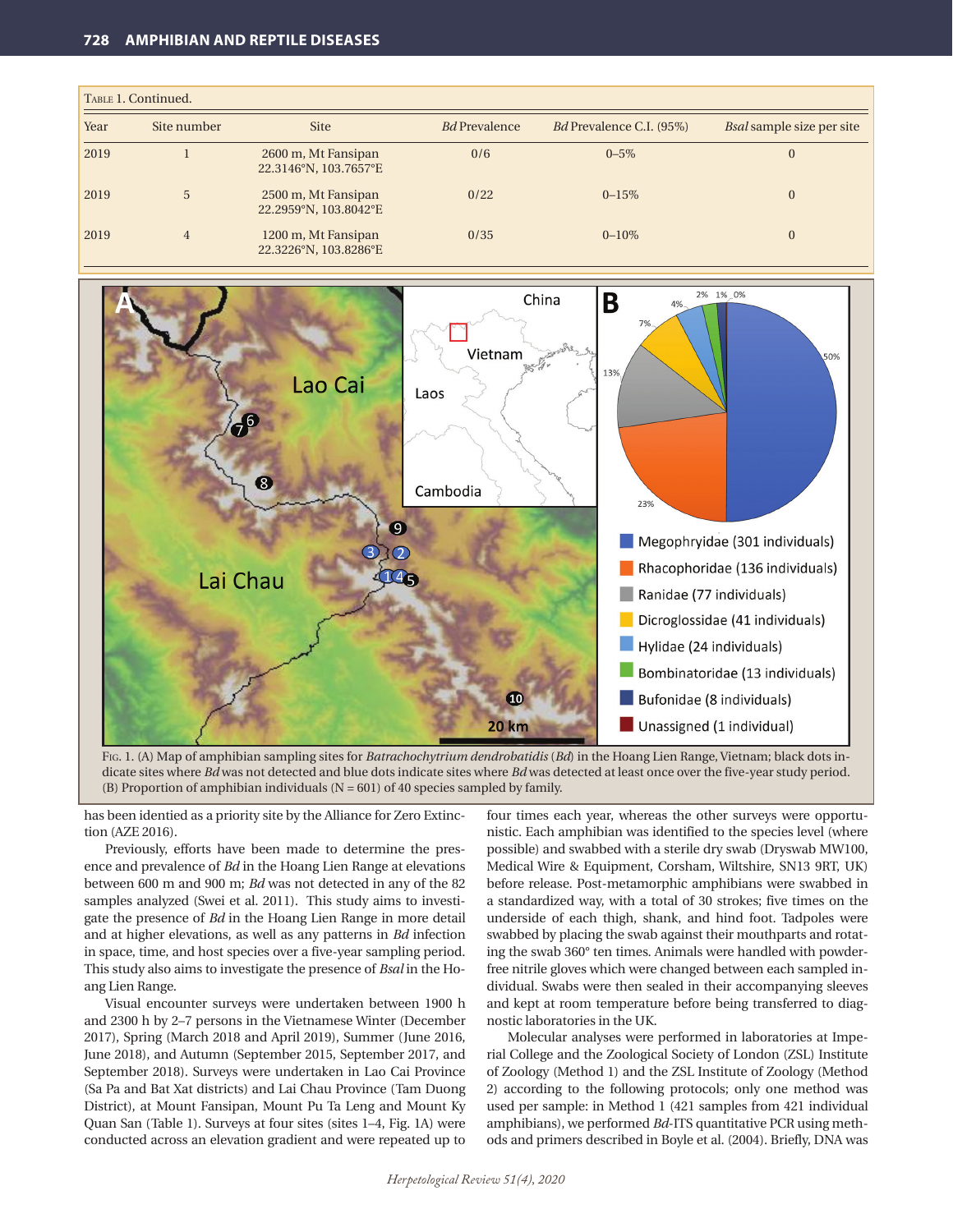|                | and breeding habitat association. Bold rows indicate species for which individuals were Bd-positive. Extinction risk data (IUCN 2017); life history data (IUCN 2017; and personal observations of the authors). Key to<br>TARIE 2. List of species samples (individuals) for Batrachochytrium dendroobatidis (Bd) and B. salamandrivorans (Bsal) in the Hoang Lien Range, Vietnam, including infection intensity, collection data, extinction risk<br>SB = stream breeding; DD = direct developing; and THB = tree hole breeding.<br>life history information U = unknown; FGL = forest and grassland; MFGL |                            |                   | = montane forest and grassland; MF = montane forest; EFGL = evergreen forest and grassland; OWH = open wet habitats; PB = pond breeding; |                     |                                    |                                                |
|----------------|-------------------------------------------------------------------------------------------------------------------------------------------------------------------------------------------------------------------------------------------------------------------------------------------------------------------------------------------------------------------------------------------------------------------------------------------------------------------------------------------------------------------------------------------------------------------------------------------------------------|----------------------------|-------------------|------------------------------------------------------------------------------------------------------------------------------------------|---------------------|------------------------------------|------------------------------------------------|
| Family         | Species                                                                                                                                                                                                                                                                                                                                                                                                                                                                                                                                                                                                     | Extinction risk            | Life history      | Proportion of<br>samples with<br><b>Bd</b> detected                                                                                      | detected<br>Date Bd | Infection<br>intensity<br>(avg GE) | with Bsal detected<br>Proportion<br>of samples |
| Bombinatoridae | Bombina microdeladigitora                                                                                                                                                                                                                                                                                                                                                                                                                                                                                                                                                                                   | Not assessed               | MFGL, U           | 1/13                                                                                                                                     | $S$ ept 2015        | $0.1(N = 1)$                       | 0/5                                            |
| Bufonidae      | Duttaphrynus melanostictus                                                                                                                                                                                                                                                                                                                                                                                                                                                                                                                                                                                  | $\overline{a}$             | FGL, PB           | 1/8                                                                                                                                      | Jun 2018            | $2.16(N = 1)$                      | 0/1                                            |
| Dicroglossidae | Fejervarya limnocharis                                                                                                                                                                                                                                                                                                                                                                                                                                                                                                                                                                                      | $\overline{C}$             | OWH, PB           | 0/9                                                                                                                                      |                     |                                    | $\bar{1}$                                      |
|                | Limnonectes nguyenorum                                                                                                                                                                                                                                                                                                                                                                                                                                                                                                                                                                                      | Not assessed               | FGL, U            | 0/2                                                                                                                                      | $\mathbf{1}$        |                                    | 0/2                                            |
|                | Nanorana aenea                                                                                                                                                                                                                                                                                                                                                                                                                                                                                                                                                                                              | $\overline{C}$             | MF, SB            | 0/4                                                                                                                                      |                     |                                    |                                                |
|                | Nanorana yunnanensis                                                                                                                                                                                                                                                                                                                                                                                                                                                                                                                                                                                        | $\mathop{\rm EN}\nolimits$ | MFGL, SB          | 0/2                                                                                                                                      |                     |                                    |                                                |
|                | Quasipaa sp.                                                                                                                                                                                                                                                                                                                                                                                                                                                                                                                                                                                                | N/A                        | MFGL, SB          | 0/24                                                                                                                                     |                     |                                    | 0/13                                           |
| Hylidae        | Hyla annectans                                                                                                                                                                                                                                                                                                                                                                                                                                                                                                                                                                                              | L C                        | FGL, PB           | 0/24                                                                                                                                     |                     |                                    | 0/14                                           |
| Megophryidae   | Leptobrachella botsfordi                                                                                                                                                                                                                                                                                                                                                                                                                                                                                                                                                                                    | $\mathfrak{B}$             | MF, SB            | 0/26                                                                                                                                     |                     |                                    | 0/15                                           |
|                | Leptobrachella bourreti                                                                                                                                                                                                                                                                                                                                                                                                                                                                                                                                                                                     | <b>DD</b>                  | MF, SB            | 0/52                                                                                                                                     |                     |                                    | 0/15                                           |
|                | Leptobrachella pluvialis                                                                                                                                                                                                                                                                                                                                                                                                                                                                                                                                                                                    | $\mathop{\rm EN}\nolimits$ | MF, SB            | 0/19                                                                                                                                     |                     |                                    | 0/7                                            |
|                | Leptobrachium ailaonicum                                                                                                                                                                                                                                                                                                                                                                                                                                                                                                                                                                                    | $\Sigma$                   | MF, SB            | 0/14                                                                                                                                     |                     |                                    | 0/4                                            |
|                | Megophrys fansipanensis                                                                                                                                                                                                                                                                                                                                                                                                                                                                                                                                                                                     | Not assessed               | MF, SB            | 2/40                                                                                                                                     | Jun 2016            | $0.12 - 0.32$ (N = 2)              | 0/24                                           |
|                | Megophrys gigantica                                                                                                                                                                                                                                                                                                                                                                                                                                                                                                                                                                                         | $\overline{\nu}$           | MF, SB            | 0/1                                                                                                                                      |                     |                                    | $0/1$                                          |
|                | Megophrys hoanglienensis                                                                                                                                                                                                                                                                                                                                                                                                                                                                                                                                                                                    | Not assessed               | MF, SB            | 1/37                                                                                                                                     | $S$ ept 2015        | $\frac{1}{1}$<br>$0.1\,$ (N        | 0/10                                           |
|                | Megophrys jingdongensis                                                                                                                                                                                                                                                                                                                                                                                                                                                                                                                                                                                     | $\overline{C}$             | MF, SB            | 0/4                                                                                                                                      |                     |                                    | $\bar{1}$                                      |
|                | Megophrys maosonensis                                                                                                                                                                                                                                                                                                                                                                                                                                                                                                                                                                                       | Not assessed               | MF, SB            | 0/2                                                                                                                                      |                     |                                    | $\mathbf{I}$                                   |
|                | Megophrys rubrimera                                                                                                                                                                                                                                                                                                                                                                                                                                                                                                                                                                                         | Not assessed               | MF, SB            | 0/5                                                                                                                                      |                     |                                    |                                                |
|                | Megophryssp.                                                                                                                                                                                                                                                                                                                                                                                                                                                                                                                                                                                                | N/A                        | MF, SB            | 0/6                                                                                                                                      |                     |                                    |                                                |
|                | Oreolalax sterlingae                                                                                                                                                                                                                                                                                                                                                                                                                                                                                                                                                                                        | $\mathfrak{B}$             | MF, SB            | 0/95                                                                                                                                     |                     |                                    | 0/19                                           |
| Ranidae        | Amolops cf. chunganensis                                                                                                                                                                                                                                                                                                                                                                                                                                                                                                                                                                                    | $\overline{\rm L}$         | MF, SB            | 0/5                                                                                                                                      |                     |                                    | $\,$                                           |
|                | Amolops cf. minutus                                                                                                                                                                                                                                                                                                                                                                                                                                                                                                                                                                                         | EN                         | MF, SB?           | 0/7                                                                                                                                      |                     |                                    | 0/3                                            |
|                | Amolops ottorum                                                                                                                                                                                                                                                                                                                                                                                                                                                                                                                                                                                             | Not assessed               | MF, SB?           | 0/3                                                                                                                                      |                     |                                    | 0/3                                            |
|                | Amolops splendissimus                                                                                                                                                                                                                                                                                                                                                                                                                                                                                                                                                                                       | $\overline{\nu}$           | MF, SB?           | 0/1                                                                                                                                      |                     |                                    | $0/1$                                          |
|                | Amolops sp. 1                                                                                                                                                                                                                                                                                                                                                                                                                                                                                                                                                                                               | N/A                        | MF, SB?           | 0/5                                                                                                                                      |                     |                                    | 0/5                                            |
|                | Amolops sp. 2                                                                                                                                                                                                                                                                                                                                                                                                                                                                                                                                                                                               | N/A                        | MF, SB?           | 0/1                                                                                                                                      |                     |                                    | 0/1                                            |
|                | <b>Babina</b> chapaensis                                                                                                                                                                                                                                                                                                                                                                                                                                                                                                                                                                                    | LC                         | FGL, PB           | 0/20                                                                                                                                     |                     |                                    | 0/8                                            |
|                | Hylarana sp.                                                                                                                                                                                                                                                                                                                                                                                                                                                                                                                                                                                                | N/A                        | U, U              | 0/1                                                                                                                                      |                     |                                    | $\bar{\rm I}$                                  |
|                | Odorrana cf. chapaensis                                                                                                                                                                                                                                                                                                                                                                                                                                                                                                                                                                                     | $\overline{\rm N}$         | MF, SB?           | 0/9                                                                                                                                      |                     |                                    |                                                |
|                | Odorrana sp. 1                                                                                                                                                                                                                                                                                                                                                                                                                                                                                                                                                                                              | $_{\rm N/A}$               | ME <sub>SB?</sub> | 0/13                                                                                                                                     |                     |                                    | 0/4                                            |
|                | Odorrana sp. 2                                                                                                                                                                                                                                                                                                                                                                                                                                                                                                                                                                                              | $_{\rm N/A}$               | MF, SB?           | 0/12                                                                                                                                     |                     |                                    | 0/1                                            |
| Rhacophoridae  | Gracixalus sapaensis                                                                                                                                                                                                                                                                                                                                                                                                                                                                                                                                                                                        | Not assessed               | MF, U             | 1/13                                                                                                                                     | Apr 2019            | $\overline{1}$<br>0.2 <sup>°</sup> | 0/1                                            |
|                | Gracixalus yunnanensis                                                                                                                                                                                                                                                                                                                                                                                                                                                                                                                                                                                      | Not assessed               | MF, U             | 0/2                                                                                                                                      |                     |                                    | 0/2                                            |
|                | Kurixalus odontarsus                                                                                                                                                                                                                                                                                                                                                                                                                                                                                                                                                                                        | $\overline{C}$             | FGL, PB           | 0/12                                                                                                                                     |                     |                                    | 0/7                                            |
|                | Polypedates megacephalus                                                                                                                                                                                                                                                                                                                                                                                                                                                                                                                                                                                    | $\overline{\Xi}$           | FGL, PB           | 0/23                                                                                                                                     |                     |                                    | 0/4                                            |
|                | Raorchestes cf. parvulus                                                                                                                                                                                                                                                                                                                                                                                                                                                                                                                                                                                    | $\overline{\Xi}$           | MFGL, DD          | 0/8                                                                                                                                      |                     |                                    | 0/2                                            |
|                | Zhangixalus dorsoviridis                                                                                                                                                                                                                                                                                                                                                                                                                                                                                                                                                                                    | $\Box$                     | MFGL, PB          | 0/16                                                                                                                                     |                     |                                    | $\,$                                           |
|                | Zhangixalus duboisi                                                                                                                                                                                                                                                                                                                                                                                                                                                                                                                                                                                         | <b>DD</b>                  | MFGL, PB          | 0/51                                                                                                                                     |                     |                                    | 0/7                                            |
|                | Zhangixalus feae                                                                                                                                                                                                                                                                                                                                                                                                                                                                                                                                                                                            | $\overline{C}$             | EFGL, PB          | 0/8                                                                                                                                      |                     |                                    | $\mathbf{I}$                                   |
|                | Zhangixalus nigropunctatus                                                                                                                                                                                                                                                                                                                                                                                                                                                                                                                                                                                  | $\overline{\Sigma}$        | FGL, PB           | 0/1                                                                                                                                      |                     |                                    |                                                |
|                | Theloderma bicolor                                                                                                                                                                                                                                                                                                                                                                                                                                                                                                                                                                                          | $\Xi$                      | ME THB            | 0/2                                                                                                                                      |                     |                                    | $\mathbf{I}$                                   |
| Unassigned     |                                                                                                                                                                                                                                                                                                                                                                                                                                                                                                                                                                                                             |                            | NA                | UNIK                                                                                                                                     | 0/1                 |                                    | 0/1                                            |
|                |                                                                                                                                                                                                                                                                                                                                                                                                                                                                                                                                                                                                             |                            |                   |                                                                                                                                          |                     |                                    |                                                |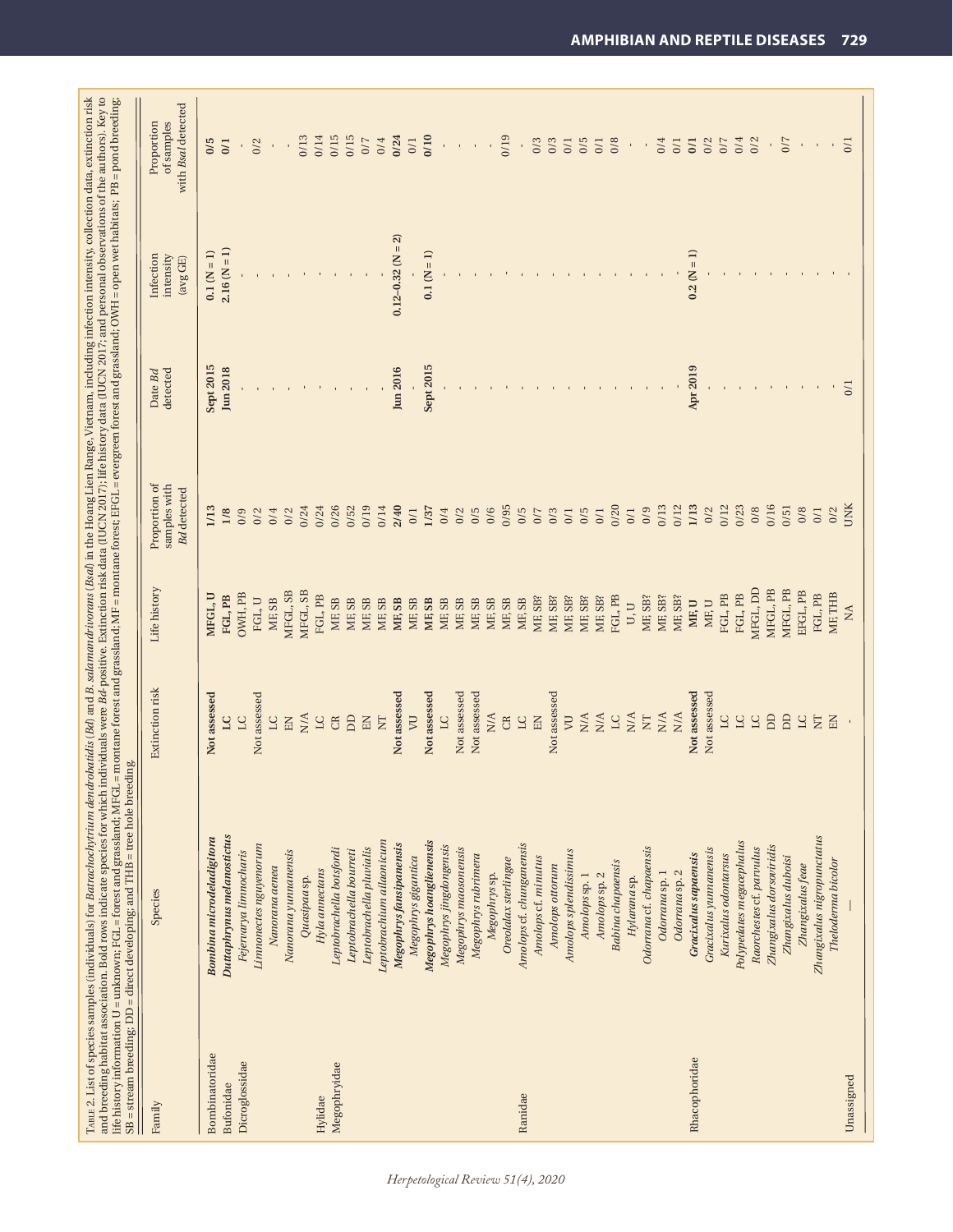extracted from swabs using PrepMan Ultra sample preparation reagent (Applied Biosystems, Foster City, California, USA). The Ct threshold was set to  $\Delta Rn = 0.1$ . Dilutions of 1:10 were run in duplicate and considered positive if both wells amplified and were over 0.1 GE after accounting for the dilution factor (genomic equivalents where 1 GE is the quantity of genetic material present in a single zoospore). These samples were run against duplicate standards of 0.1, 1, 10, and 100 GE of *Bd* (globally-dispersed pandemic lineage; isolate IA042 from the Spanish Pyrenees). Samples were run in duplicate with two negative controls (where the DNA template was replaced with filtered water) per plate. In Method 2 (180 samples from 180 individual amphibians), DNA was extracted from the swabs using Qiagen DNeasy following Boyle et al. (2004) and analyzed by qPCR, using *Bd* and *Bsal* specific primers and probes, following Blooi et al. (2013) duplex qPCR. Bovine serum albumin (BSA) was included in reactions to reduce amplification inhibition (Garland et al. 2010). In combination with samples, positive controls of known *Bd* and *Bsal* concentrations (100, 10, 1, and 0.1 zoospore genomic equivalents: GE) and negative controls were included in the assays. Samples were run in duplicate on PCR plates and repeated until both wells gave identical positive or negative results. The Clopper-Pearson 95% confidence intervals in prevalence data were calculated using the binom.test function in base R (R Core Team 2013).

A total of 601 samples (individuals) from 40 species of amphibians were analyzed for *Bd* over a five-year period. This represents one of the most intensive surveys for *Bd* undertaken in mainland southeast Asia to date. There were six *Bd* detections from these samples which gives an overall prevalence of 1% (0.37–2.2% (CI) (Table 1) and infection intensity was low (average 0.5 GE, range 0.1–2.16 GE). *Bd* was only detected in post-metamorphic amphibians. Method 2 was only run for some of the samples collected in 2018 and 2019, and we did not detect *Bsal* in any of the 180 samples (individuals) from 27 species of amphibians tested. Through a combination of low infection prevalence and intensity, our results show that it is challenging to accurately determine *Bd* prevalence within this region. A low prevalence of the pathogen requires large sample sizes to be confident of detection (Gray et al. 2017), whereas low intensity of infection increases the probability of false negatives (Sabino-Pinto et al. 2019).

Given the low prevalence of *Bd* within this dataset it is not possible to infer temporal trends. There were two *Bd* detections in each of the first two years, and despite an increase in sampling effort there were only two *Bd* positives in the remaining three years of the study (2017–2019). We found *Bd* to be present at 4 of 10 (40%) sites sampled (Table 1). Given the low overall prevalence and lack of repeated *Bd* detections in these positive sites over successive years, we cannot exclude the possibility that *Bd* is present at sites where we have not detected the pathogen*.*

Half of the individual frogs swabbed were from the family Megophryidae (Table 2 and Fig. 1B). The six *Bd*-positive individuals were from five species of frog occurring between 1200 m and 2800 m in elevation. Two of these species were newly described and potentially highly threatened megophryid frogs (Table 2). We did not detect *Bd* in any of the Critically Endangered species (Table 2) and we did not encounter any amphibians exhibiting clinical signs of disease.

With recent work demonstrating that *Bd* originated in East Asia (O'Hanlon et al. 2018), there will likely be an increased interest in the ecology and distribution of *Bd* within its native range. We found a typical endemic pattern of low-prevalence and lowintensity of infection which is consistent with other studies on the continent (Kusrini et al. 2008; Mendoza et al. 2011; Savage et al. 2011; Swei et al. 2011; Gilbert et al. 2012; Rowley et al. 2013b; Le et al. 2017; Mutnale et al. 2018). We also found that the majority of *Bd*-positive animals were high-elevation, stream-associated species (Table. 2) which has been a pattern observed in the declines of amphibian communities in the Neotropics where *Bd* has been introduced (Berger et al. 1998; Daszak et al. 1999; Lips et al. 2006).

The international trade of amphibians has been implicated in the introduction, and accelerating the spread, of pathogenic amphibian chytrids (Garner et al. 2009; Schloegel et al. 2009; Wombwell et al. 2016; Fitzpatrick et al. 2018). Wild-caught *Bombina microdeladigitora* (Fire Bellied Toad) are exported to exotic pet markets in Europe (Nguyen et al. 2017). Our findings show *B. microdeladigitora* were *Bd* positive within their native range, complimenting evidence from Nguyen et al. (2017) who found *B. microdeladigitora* in the District of Sa Pa positive for *Bsal*. Furthermore, some of the *B. microdeladigitora* exported from Vietnam to Germany for the international pet trade have tested positive for *Bsal* (Nguyen et al. 2017). Together these findings reinforce the pathogen-pollution risk of the wildlife trade from northern Vietnam, and more generally.

While the overall *Bd* infection dynamics of the Hoang Lien Range imply that there is little immediate cause for conservation concern, the impact of the pathogen within Asian amphibian communities remains unknown and we encourage continued surveillance of the region, especially at sites where range-restricted and highly threatened amphibians are present. It should be noted that climate change is expected to alter disease dynamics in montane systems through a shift in host-parasite interactions leading to cold-adapted populations of amphibians being more susceptible to lethal chytridiomycosis during unusually warm conditions (Xie et al. 2016; Cohen et al. 2017; Sauer et al. 2020). Further work will be needed to understand whether the pathogen could become a future threat in this region.

*Acknowledgments.*—We are extremely grateful for the support of Nguyen Huu Hanh, Vice Chief of Lao Cai FPD who arranged the office's work at Ba Xat. We also thank Nguyen Dinh Thang from Lao Cai FPD and Nghiem Trong Tan, both of whom provided support for the field work on Mount Ky Quan San. We thank the staff at Hoang Lien National Park for their assistance and collaboration. In particular we would like to thank Nguyen Huu Hanh (Director) and Nguyen Quang Vinh (Former Director) for continued support and partnership. The Vietnamese Ministry of Agriculture and Rural Development and staff at Hoang Lien National Park kindly facilitated surveys and issued permissions (permit numbers 19/BTTNVN and A13041165/A72-P2). We thank Tim Cutajar and Luke Harding for their assistance in the field and we thank Trenton W. J. Garner for comments on the draft manuscript the use of laboratory facilities. Ethical approval was granted by the Zoological Society of London's ethics committee (project ZFP1). We would also like to extend our thanks to the People's Committee of Lao Cai Province for supporting this programme of research. This work was supported by Ocean Park Conservation Foundation Hong Kong and an EDGE Fellowship for LTN from the Zoological Society of London. MCF, CW, PG, JS were supported by the Morris Animal Foundation, The Leverhulme Trust (RPG-2014-273), the Natural Environmental Research Council (NERC NE/E006841/1), and a PhD DTP award by the ICL Grantham Institute. MCF is a fellow in the CIFAR 'Fungal Kingdoms' program

#### LITERATURE CITED

AZE (Alliance for Zero Extinction). 2016. http://www.zeroextinction. org/. Accessed 11 March 2020.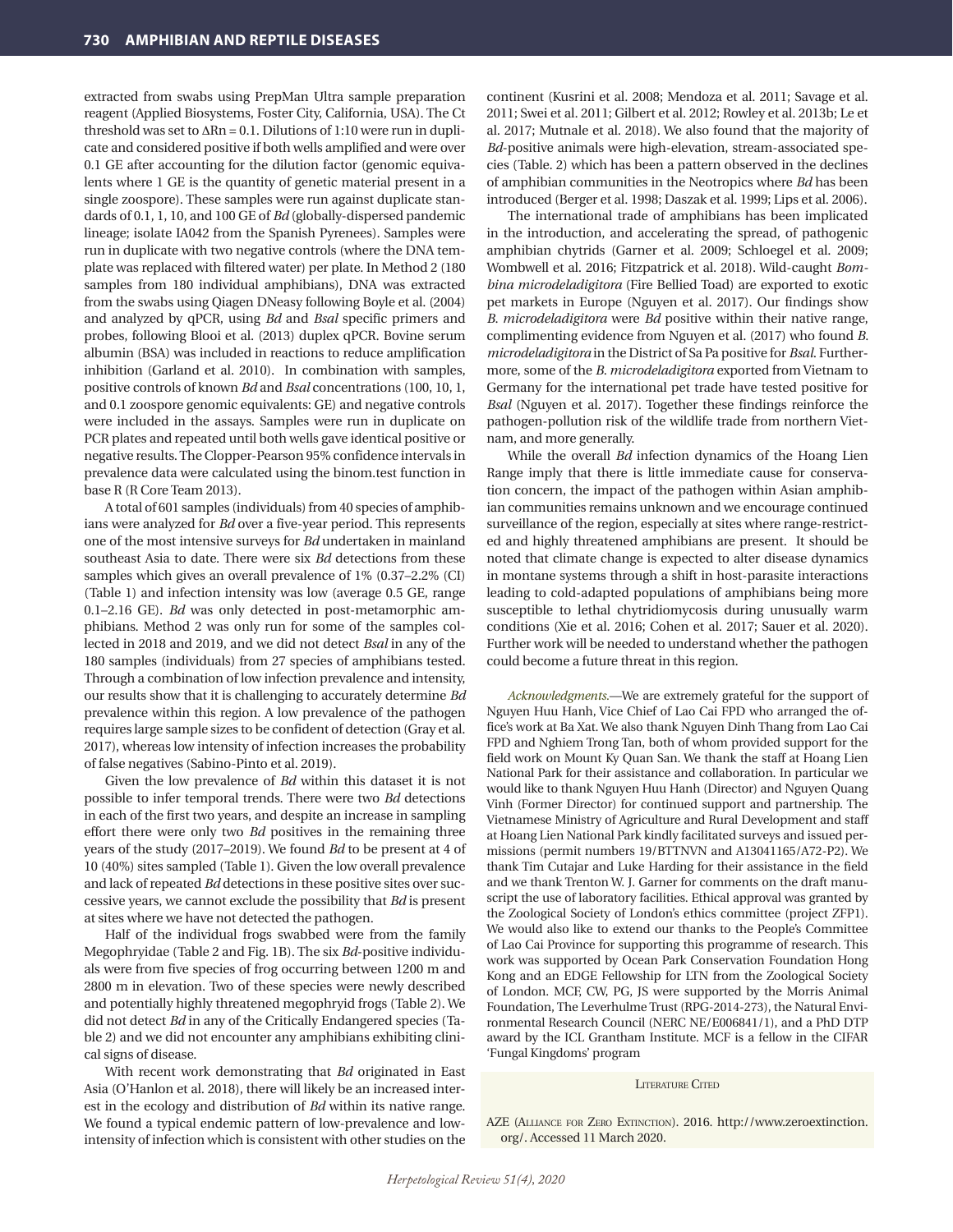- Bataille, A., J. J. Fong, M. Cha, G. O. Wogan, H. J. Baek, H. Lee, M. -S. MIN, AND B. WALDMAN. 2013. Genetic evidence for a high diversity and wide distribution of endemic strains of the pathogenic chytrid fungus *Batrachochytrium dendrobatidis* in wild Asian amphibians. Mol. Ecol. 22:4196–4209.
- Berger, L., R. Speare, P. Daszak, D. E. Green, A. A. Cunningham, C. L. Goggin, R. Slocombe, M. A. Ragan, A. D. Hyatt, K. R. McDonald, and H. B. Hines. 1998. Chytridiomycosis causes amphibian mortality associated with population declines in the rain forests of Australia and Central America. Proc. Nat. Acad. Sci. 95:9031–9036.
- Blooi, M., F. Pasmans, J. E. Longcore, A. Spitzen-van der Sluijs, F. Vercammen, and A. Martel. 2013. Duplex real-time PCR for rapid simultaneous detection of *Batrachochytrium dendrobatidis* and *Batrachochytrium salamandrivorans* in amphibian samples. J. Clin. Microbiol. 51:4173–4177.
- Boyle, D. G, D. B. Boyle, V. Olsen, J. A. T. Morgan, and A. D. Hyatt. 2004. Rapid quantitative detection of chytridiomycosis (*Batrachochytrium dendrobatidis*) in amphibian samples using real-time Taqman PCR assay. Dis. Aquat Org. 60:141–148.
- Byrne, A. Q., V. T. Vredenburg, A. Martel, F. Pasmans, R. C. Bell, D. C. Blackburn, M. C. Bletz, J. Bosch, C. J. Briggs, R. M. Brown, and A. Catenazzi. 2019. Cryptic diversity of a widespread global pathogen reveals expanded threats to amphibian conservation. Proc. Nat. Acad. Sci. 116:20382–20387.
- Cohen, J. M., M. D. Venesky, E. L. Sauer, D. J. Civitello, T. A. McMahon, E. A. ROZNIK, AND J. R. ROHR. 2017. The thermal mismatch hypothesis explains outbreaks of an emerging infectious disease. Ecol. Lett. 20:184–193.
- Daszak, P., L. Berger, A. A. Cunningham, A. D. Hyatt, D. E. Green, and R. Speare. 1999. Emerging infectious diseases and amphibian population declines. Emerg. Infect. Dis. 5:735–748.
- Farrer, R. A., L. A. Weinert, J. Bielby, T. W. J. Garner, F. Balloux, F. Clare, J. Bosch, A. A. Cunningham, C. Weldon, L. H. du Preez, L. Anderson, S. L. Kosakovsky Pond, R. Shahar-Golan, D. A. Henk, and M. C. Fisher. 2011. Multiple emergences of genetically diverse amphibian-infecting chytrids include a globalized hypervirulent recombinant lineage. Proc. Natl. Acad. Sci. U.S.A. 108:18732–18736.
- Fitzpatrick, L. D., F. Pasmans, A. Martel, and A. A. Cunningham. 2018. Epidemiological tracing of *Batrachochytrium salamandrivorans* identifies widespread infection and associated mortalities in private amphibian collections. Sci. Rep. 8:1–10.
- Garland, S., A. Baker, A. D. Phillott, and L. F. Skerratt. 2010. BSA reduces inhibition in a TaqMan® assay for the detection of *Batrachochytrium dendrobatidis*. Dis. Aquat. Org. 92:113–116.
- Garner, T. W. J., I. Stephen, E. Wombwell, and M. C. Fisher. 2009. The amphibian trade: bans or best practice? EcoHealth 6:148–151.
- Gilbert, M., D. Bickford, L. Clark, A. Johnson, P. H. Joyner, L. O. Leatts, K. Khammavong, L. V. Nguyen, A. Newton, T. P. W. Seow, S. Roberton, S. Silithammavong, S. Singhalath, A. Yang, and T. A. Seimon. 2012. Amphibian pathogens in Southeast Asian frog trade. EcoHealth 9:386–398.
- Hoang, H. T. T., V. Vanacker, A. Van Rompaey, K. C. Vu, and A. T. Nguyen. 2014. Changing human-landscape interactions after development of tourism in the northern Vietnamese Highlands. Anthropocene 5:42–51.
- IUCN SSC Amphibian Specialist Group. 2015a. *Leptolalax botsfordi*. The IUCN Red List of Threatened Species 2015: https://www.iucnredlist.org. Accessed 11 March 2020.
- ———. 2015b. *Oreolalax sterlingae*. The IUCN Red List of Threatened Species 2015: https://www.iucnredlist.org. Accessed 11 March 2020.
- IUCN. 2017. https://www.iucnredlist.org/. Accessed 19 April 2020.
- Kusrini, M. D., L. F. Skerratt, S. Garland, L. Berger, and W. Endarwin. 2008. Chytridiomycosis in frogs of Mount Gede Pangrango, Indonesia. Dis. Aquat. Org. 82:187–194.
- Le, D. T. T., J. J. L. Rowley, and H. D. Hoang. 2017. Preliminary monitoring of amphibian populations at a montane site in Vietnam with the presence of *Batrachochytrium dendrobatidis*. Herpetol. Rev. 48:557–560.
- Lips, K. R., F. Brem, R. Brenes, J. D. Reeve, R. A. Alford, J. Voyles, C. Carey, L. Livo, A. P. Pessier, and J. P. Collins. 2006. Emerging infectious disease and the loss of biodiversity in a Neotropical amphibian community. Proc. Nat. Acad. Sci. 103:3165–3170.
- Lu, S., D. Yang, P. P. van Dijk, And S. Swan. 2004. *Nanorana yunnanensis*. The IUCN Red List of Threatened Species 2004: https://www. iucnredlist.org. Accessed 20 May 2020.
- Matsui, M., A. Ohler, K. Eto, and T. T. Nguyen. 2017. Distinction of *Gracixalus carinensis* from Vietnam and Myanmar, with description of a new species. Alytes 33:25–37.
- Mendoza II, J. A., J. P. Gaertner, J. Holden, M. R. J. Forstner, and D. Hanh. 2011. Detection of *Batrachochytrium dendrobatidis* on amphibians in Pursat Province, Cambodia. Herpetol. Rev. 42:542–545.
- Mutnale, M. C., S. Anand, L. M. Eluvathingal, J. K. Roy, G. S. Reddy, and K. VASUDEVEN. 2018. Enzootic frog pathogen Batrachochytrium dendro*batidis* in Asian tropics reveals high ITS haplotype diversity and low prevalence. Sci. Rep. 8:10125.
- Myers, N., R. A. Mittermeier, C. G. Mittermeier, G. A. Da Fonseca, and J. Kent. 2000. Biodiversity hotspots for conservation priorities. Nature 403:853–858.
- Nguyen, L. T., B. Tapley, T. Cutajar, C. T. Nguyen, C. Portway, L. Harding, H. Van Luong, and J. J. Rowley. 2020. A description of the tadpole of the Critically Endangered Botsford's leaf-litter frog (*Leptobrachella botsfordi*) with comments on the distribution and conservation status of the species. Zootaxa 4860:293–300.
- Nguyen, T. T., T. V. Nguyen, T. Ziegler, F. Pasmans, and A. Martel. 2017. Trade in wild anurans vectors the urodelan pathogen *Batrachochytrium salamandrivorans* into Europe. Amphibia-Reptilia 38:554–556.
- Nguyen, T. Q., T. M. Phung, M. D. Le, T. Ziegler, and Böhme, W. 2013. First record of the genus *Oreolalax* (Anura: Megophryidae) from Vietnam with description of a new species. Copeia 2013:213–222.
- O'Hanlon, S. J, A. Rieux, R. A. Farrer, G. M. Rosa, B. Waldman, A. Bataille, T. A. Kosch, K. A. Murray, B. Brankovics, M. Fumagalli, M. D. Martin, N. Wales, M. Alvarado-Rybak, K. A. Bates, L. Berger, S. Böll, L. Brookes, F. Clare, E. A. Courtois, A. A. Cunningham, T. M. Doherty-Bone, P. Ghosh, D. J. Gower, W. E. Hintz, J. Höglund, T. S. Jenkinson, C-F. Lin, A. Laurila, A. Loyau, A. Martel, S. Meurling, C. Miaud, P. Minting, F. Pasmans, D. S. Schmeller, B. R. Schmidt, J. M. G. Shelton, L. F. Skerratt, F. SMITH, C. SOTO-AZAT, M. SPAGNOLETTI, G. TESSA, L. F. TOLEDO, A. VALENZUEla-Sánchez, R. Verster, J. Vörös, R. J. Webb, C. Wierzbicki, E. Wombwell, K. R. Zamudio, D. M. Aanensen, T. Y. James, M. T. P. Gilbert, C. Weldon, J. Bosch, F. Balloux, T. W. J. Garner and M. C. Fisher. 2018. Recent Asian origin of chytrid fungi causing global amphibian declines. Science 360:621–627.
- Ohler, A., O. Marquis, S. Swan, and S. Grosjean. 2000. Amphibian biodiversity of Hoang Lien Nature Reserve (Lao Cai Province, northern Vietnam) with description of two new species. Herpetozoa 13:71– 87.
- R Core Team. 2013. R: A language and environment for statistical computing. R Foundation for Statistical Computing, Vienna, Austria. Available online at https://www.R-project.org/. Accessed 15 May 2020.
- Rodriguez, D., C. G. Becker, N. C. Pupin, C. F. B. Haddad, and K. R. Zamudio. 2014. Long-term endemism of two highly divergent lineages of the amphibian-killing fungus in the Atlantic Forest of Brazil. Mol. Ecol. 23:774–787.
- Rowley, J. J. L., V. Q. Dau, and T. T. Nguyen. 2013a. A new species of *Leptolalax* (Anura: Megophryidae) from the highest mountain in Indochina. Zootaxa 3737:415–428.
- ———. H. D. Hoang, D. T. T. Le, V. Q. Dau, T. Neang, and T. T. Cao. 2013. Low prevalence or apparent absence of *Batrachochytrium dendrobatidis* infection in amphibians from sites in Vietnam and Cambodia. Herpetol. Rev. 44:466–469.
- SABINO-PINTO, J., E. KRAUSE, M. C. BLETZ, A. MARTEL, F. PASMANS, S. STEINfartz, and M. Vences. 2019. Detectability vs. time and costs in pooled DNA extraction of cutaneous swabs: a study on the amphibian chytrid fungi. Amphibia-Reptilia 40:29–39.
- Sauer, E. L., J. M. Cohen, M. J. Lajeunesse, T. A. McMahon, D. J. Civitello,